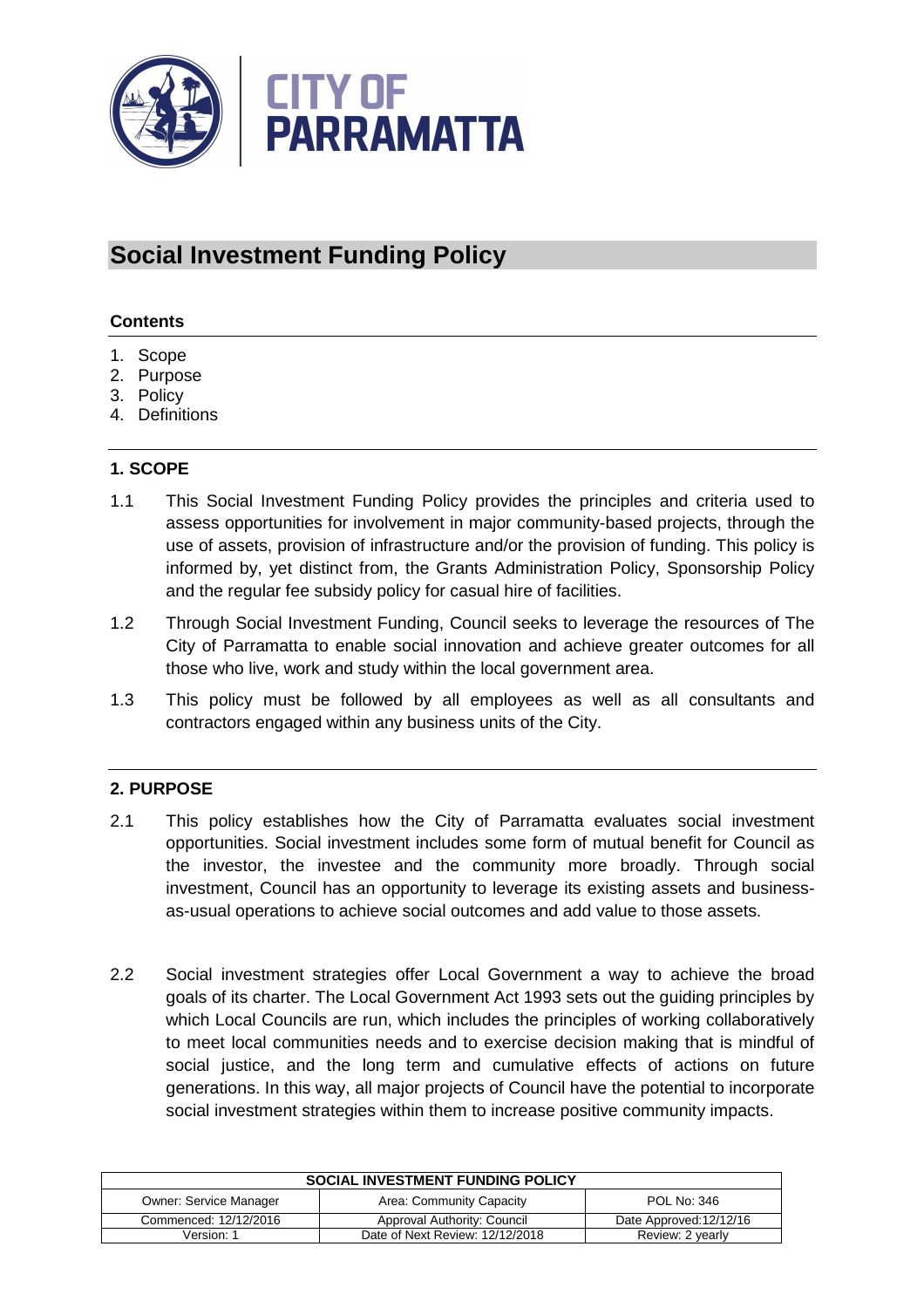2.3 As social investment opportunities can be diverse in form and are innovative by nature and design, the purpose of this policy is to provide principles by which these opportunities are evaluated.

# **3. POLICY**

- 3.1 City of Parramatta Council seeks to be a leader among Local Government and exercise leadership in the community to drive social innovation and find new solutions to the challenges experienced in our community. City of Parramatta seeks to collaborate with a diverse range of stakeholders to fulfill the vision for the City and achieve the best outcomes for our residents. Social investment is recognised by Council as an effective methodology to add-value to initiatives and leverage Council business for social impact.
- 3.2 Social investment begins with the strategic documents and policies endorsed by Council. It is in these documents that evidence, need, best practice and the aspirations of the community of the City of Parramatta are articulated and captured. The vision and purpose of the City is the foundation for exploration of the mutual benefit opportunities to be found in social investment.
- 3.3 Social investment opportunities can take many forms including, but not limited to:
	- seeding or supporting the growth of philanthropic endeavor with a community foundation, through which members of the community and local businesses can donate money for the benefit of local causes;
	- matched funding of social innovation crowdfunding campaigns, such as the Parramatch campaign;
	- the dedication to Council of apartment units through voluntary planning agreements which are then leased to community housing providers to sub-lease as at affordable rates to key workers;
	- increase the economic participation of local residents experiencing disadvantage in the growing prosperity of the City through fostering social enterprise and programs like the Parramatta Skills Exchange;
	- seek social outcomes from business-as-usual purchasing through enabling social procurement;
	- fostering social innovation and entrepreneurship in the local community through the establishment of social enterprise incubators and shared work-space, managed by Council or leased to a not-for-profit facility manager; and
	- promoting the benefits of social investment and, through role modeling and social leadership, engage the businesses of Parramatta in similar strategies.
- 3.4 The business case for significant new opportunities should be presented for the endorsement of Council. The business case should set out the social, financial and environmental costs and benefits of the strategy. The business case should demonstrate its strength against the following principles: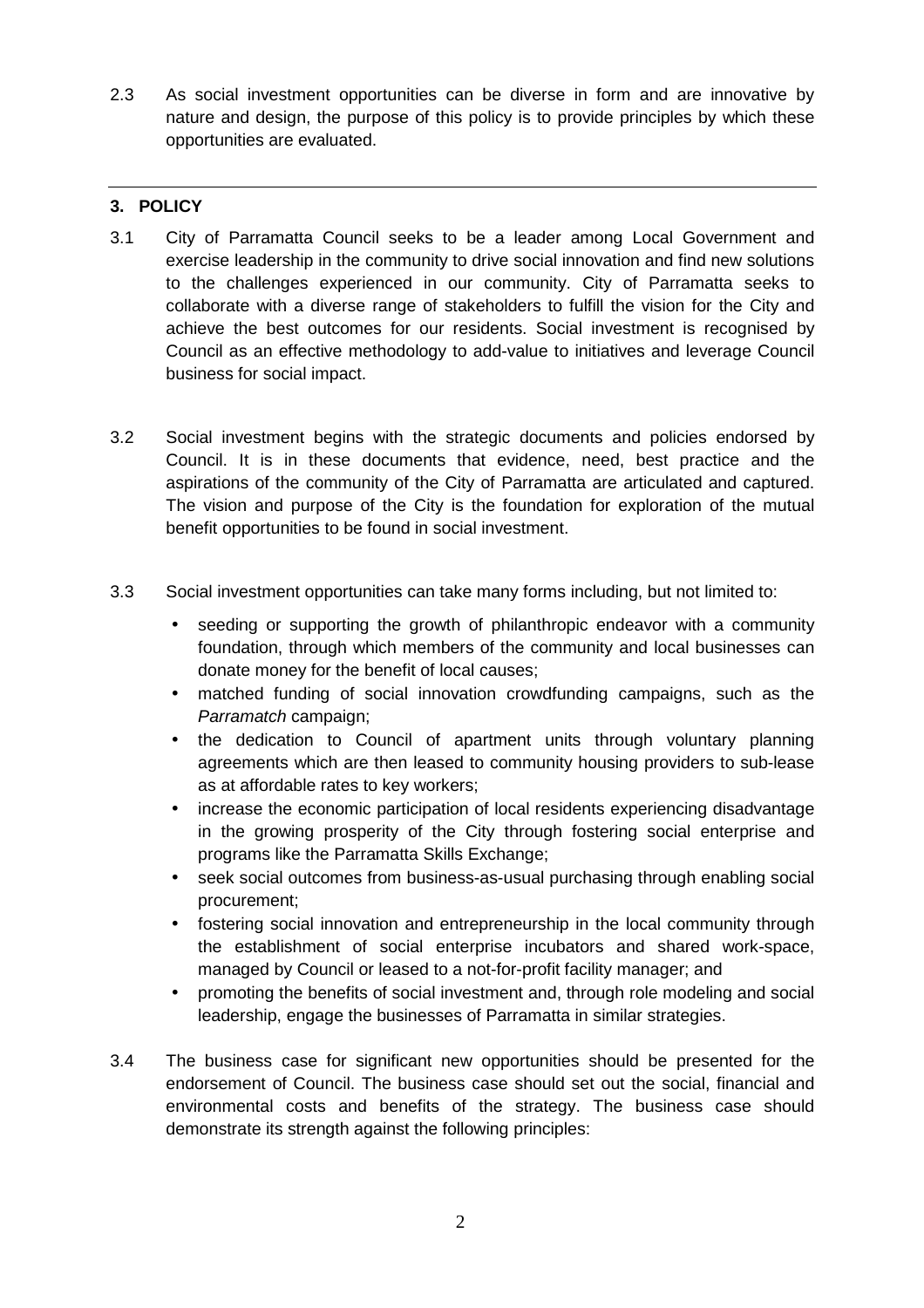- **Robust planning, innovation and design** which underpins efficient, effective and ethical social investment. Innovation should be led by design.
- **Diversity, Access and Equity** expressed through the design of social investment funding opportunities that address a broad spectrum of local needs, cultures and interests.
- **Explicit community benefit** expressed through evidence-based decision making and clear communication.
- **Outcomes orientation** in which social investment funding focuses on maximizing the achievement of strategic directions and lasting outcomes for the community.
- **Collaboration and partnership** in which effective consultation and a constructive and cooperative relationship between the City, business, the community sector, residents and other relevant stakeholders contributes to achieving efficiency, effectiveness and equity. This includes collaboration between different units of the City of Parramatta.
- **Community capacity building** which enables the community involved in the delivery of social investment opportunities to achieve their aspirations and foster sustainability and independence from the City.
- **Governance and accountability** in which a robust governance framework clearly defines the roles and responsibilities of all parties in the process and supports public accountability for design, decision making, maintenance and evaluation.
- **Probity and transparency** in which the funding of social investment opportunities reflect ethical behaviour, in line with Council's Statement of Business Ethics and Code of Conduct, and complies with public reporting requirements.
- **Achieving value with public money** through careful consideration of costs, benefits, options and risks.
- 3.5 Consistent with Section 356 of the Local Government Act, any social investment funding opportunity that seeks out external partners should be publically advertised and listed on Council's website, detailing any specific eligibility criteria. Council reserves the right to amend, suspend or alter programs at any time.
- 3.6 The procurement of goods and services within a social investment program should follow the procurement policies, procedures and delegations of Council.
- 3.7 The results of social investment programs are to be reported to Council in a timely fashion and communicated to the community.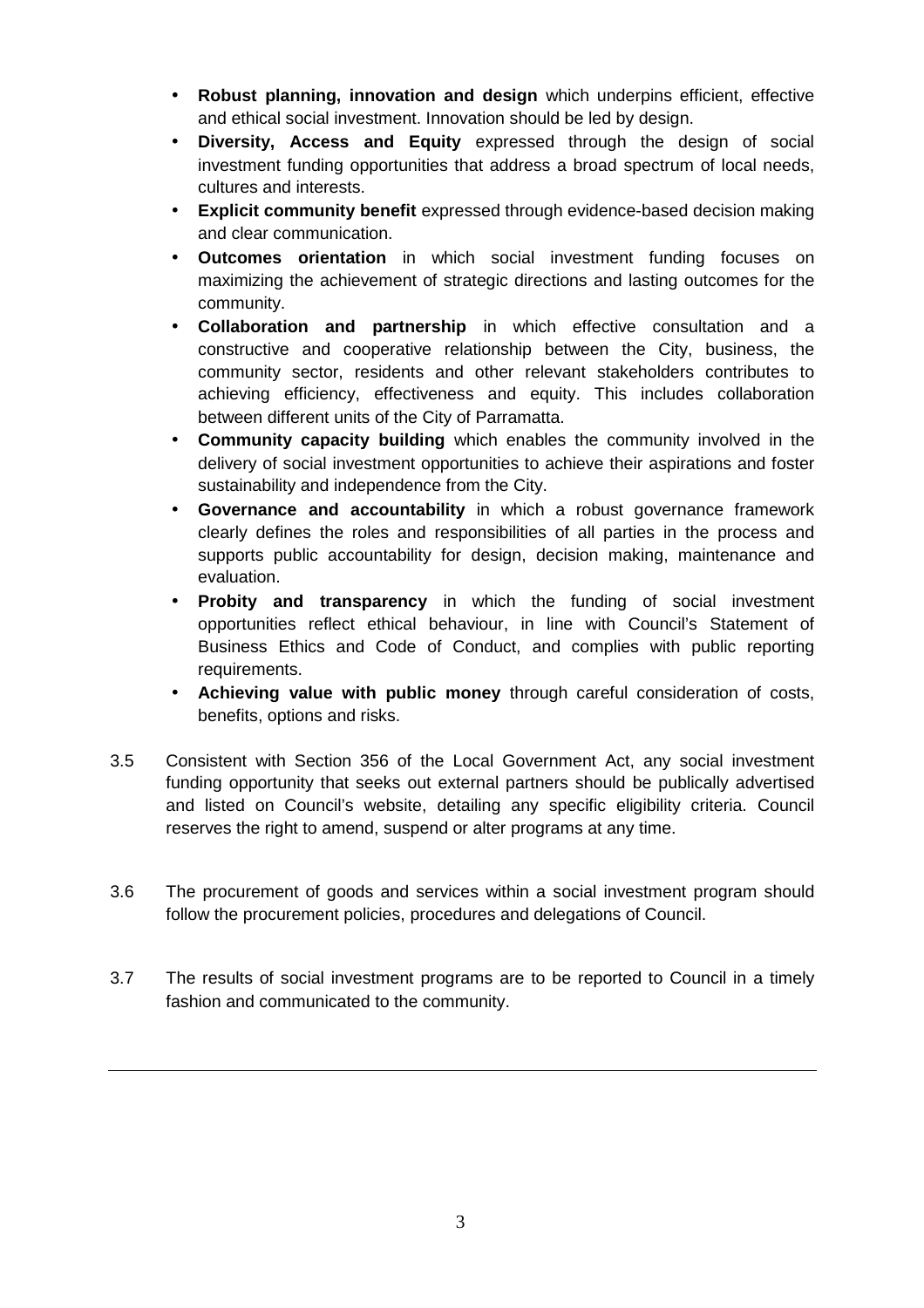## **4. DEFINITIONS**

**Community foundation:** a not-for-profit organisation established to help philanthropic individuals and organisations support grass-root causes and initiatives. It uses charitable giving to meet the current and future needs of local communities.

**Social investment:** for the purpose of this policy, an investment of funds or utilisation of assets where the investor (Council) seeks a social return in addition to, or in subsidy of, a financial return.

**Not-for-profit organisation:** an organisation which is not operating for the profit or gain of its individual members whether these gains would have been direct or indirect. A not-forprofit organisation can still make a profit, but this profit must be used to carry out the purposes of the organisation and must not be distributed to owners, members or other private individuals.

**Social enterprise:** a 'social business' that has the following characteristics:

- a. Social, environmental or cultural mission/objectives core to its purpose and focus.
- b. Limited distribution of profits –profits are reinvested in the enterprise and/or an associated social entity and not disbursed to individual shareholders.
- c. Mixture of capital inputs the enterprise is supported through a mixture of grant income/subsidised income and trading income, but must trade.
- d. Generation of social return in addition to a financial return, and a commitment to demonstrating this.
- e. Favours democratic decision-making structures and seeks high levels of accountability to their stakeholders, rather than just to shareholders.

#### **Relationship to legislation and associated documents**

The NSW Local Government Act 1993 (§356) makes provision for councils to financially assist others by contributing money or otherwise granting financial assistance to persons for the purpose of exercising the council's functions.

Further legislative requirements that govern councils in providing services in an accessible and equitable manner include:

### **Commonwealth of Australia**

- Disability Discrimination Act 1992
- Human Rights and Equal Opportunity Commission Act 1986
- Privacy Act 1988
- Privacy and Personal Information Act 1998 Commonwealth of Australia
- Racial Discrimination Act 1975
- Sex Discrimination Act 1984

#### **New South Wales**

- Anti Discrimination Act 1977 and Amendments
- Disability Services Act 1993
- Independent Commission Against Corruption Act 1988
- Government Information (Public Access) Act (GIPA) 2009.